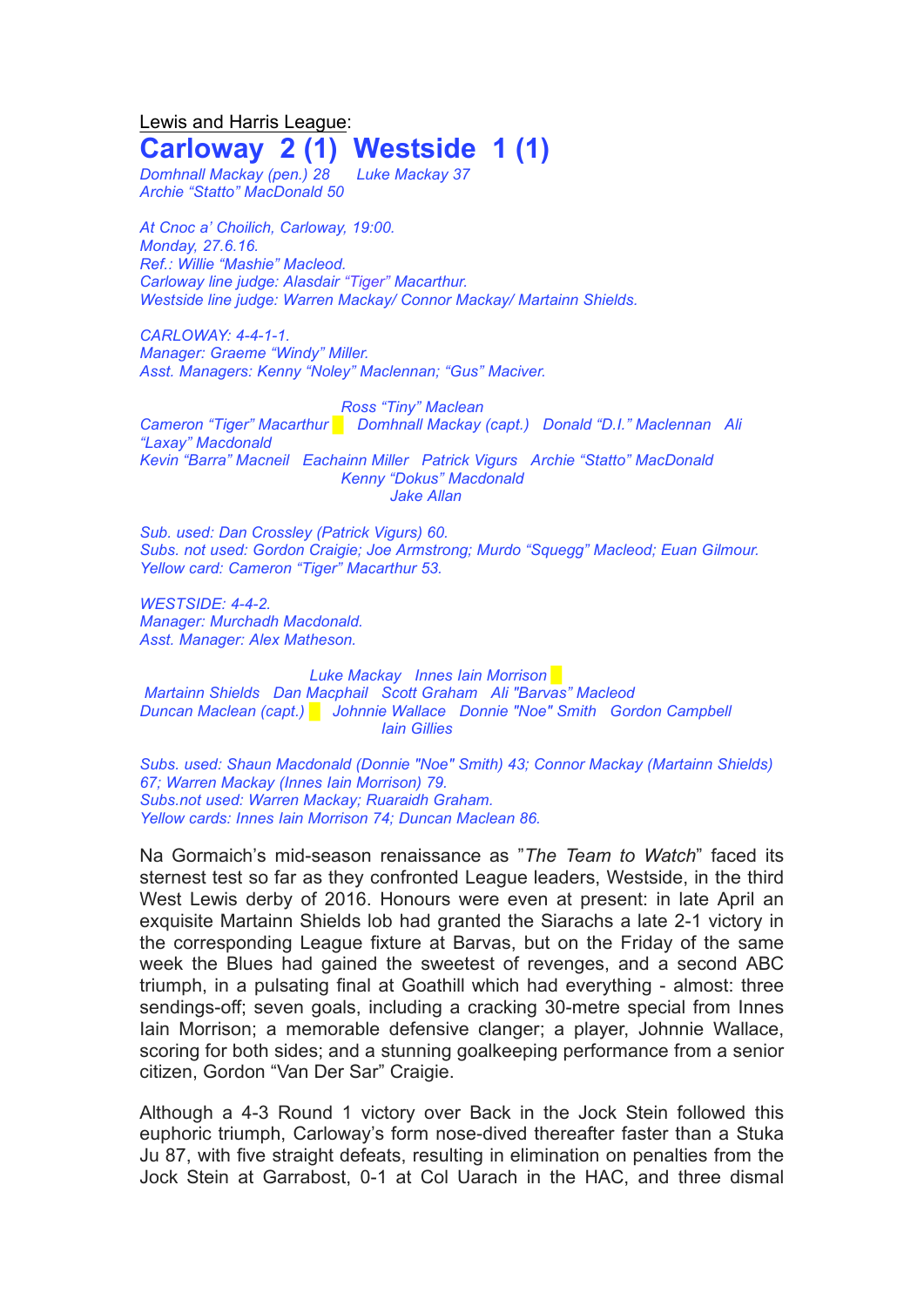League reverses, which effectively ruled them out of any serious League challenge.

Needs must when the devil drives. With continuing knee problems affecting the continuous availability of main *animateur,* Dan Crossley, and fitness also an issue for other midfield greats, Billy Anderson and Murdo "Sgweg" Macleod, Graeme "Windy" Miller decided it had to be *"Adios muchachos" and* took the boldest of decisions, turning to the Arsène Wenger "*Book of Management Skills*", especially the chapter headed "*How to Rebuild*", subsection, "*Give Youth a Chance".* Emerging stars, Ross "Tiny" Maclean and Joe Armstrong, now became first choices as goalkeeper and left-back, while more prominence was given to Callum "Beag" Mackay on the right, Euan Gilmour, and Jake Macleod (Garynahine).

With the arrival of Patrick Vigurs *en scène*, the re-appearance of Stuart "Gochan" Macleod, and the continued availability of Donald "Rab" Maciver, line-up options gradually became more flexible and a Ranieri approach was possible, in particular in central midfield and the strike roles. The result: a satnav was no longer required to locate the opposition net and seven straight victories were recorded, 26 goals scored and only four conceded. Motivation was now rampant, as they faced a Westside team who were experiencing a slight dip in form themselves and had not won since June 3rd, 3-2 at Goathill, versus United. On form, then, a possibility existed for Carloway success.

Statistics can prove anything; what actually happens on the field of play is another matter altogether. There was no sign of a Siarach crisis on a clear, breezy evening at Cnoc a' Choilich as West immediately seized, and held, a clear edge for most of the first half. An instant surprise was West ditching their usual 4-5-1 for 4-4-2, Innes Iain Morrison moving forward to partner Luke Mackay up front but the Carloway back 4/5 "Tiger"/Mackay/"D.I."/"Laxay"/Armstrong - is arguably the most dependable aspect of the Blues' side and soon adjusted to cope with this unexpected difficulty. It was what was happening in the *trequartista* area in front of them that was the problem.

The first chance came as early as the 2nd minute when Shields burst free on the left, checked, then sent a pitch-wide cross which was eventually gathered by the eternally troublesome "Barvas" breaking right. He foxed "Laxay" by turning inside, 20 metres from goal to the right of the area, to give himself space to send in a superb left-foot curler which "Tiny" clawed away brilliantly *à la* Shilton as it headed for his top right corner. In 12 minutes a Siarach corner from their left broke out to Mackay, 20 metres from goal, but his crisp strike cleared the bar by a foot. Three minutes later another Ali "Barvas" break on the right led to a deep squared cross, 20 metres from the bye-line, which carried to the far bye-line for Graham(?) to reverse-head inwards. "Tiny" managed to block it outwards by his near post, which in turn led to a melèe in the Blues' box, before being booted clear. In 17 minutes a low Morrison shot from 22 metres, to the right of the Carloway box, forced "Tiny" to dive full-length to his right to push away to his right.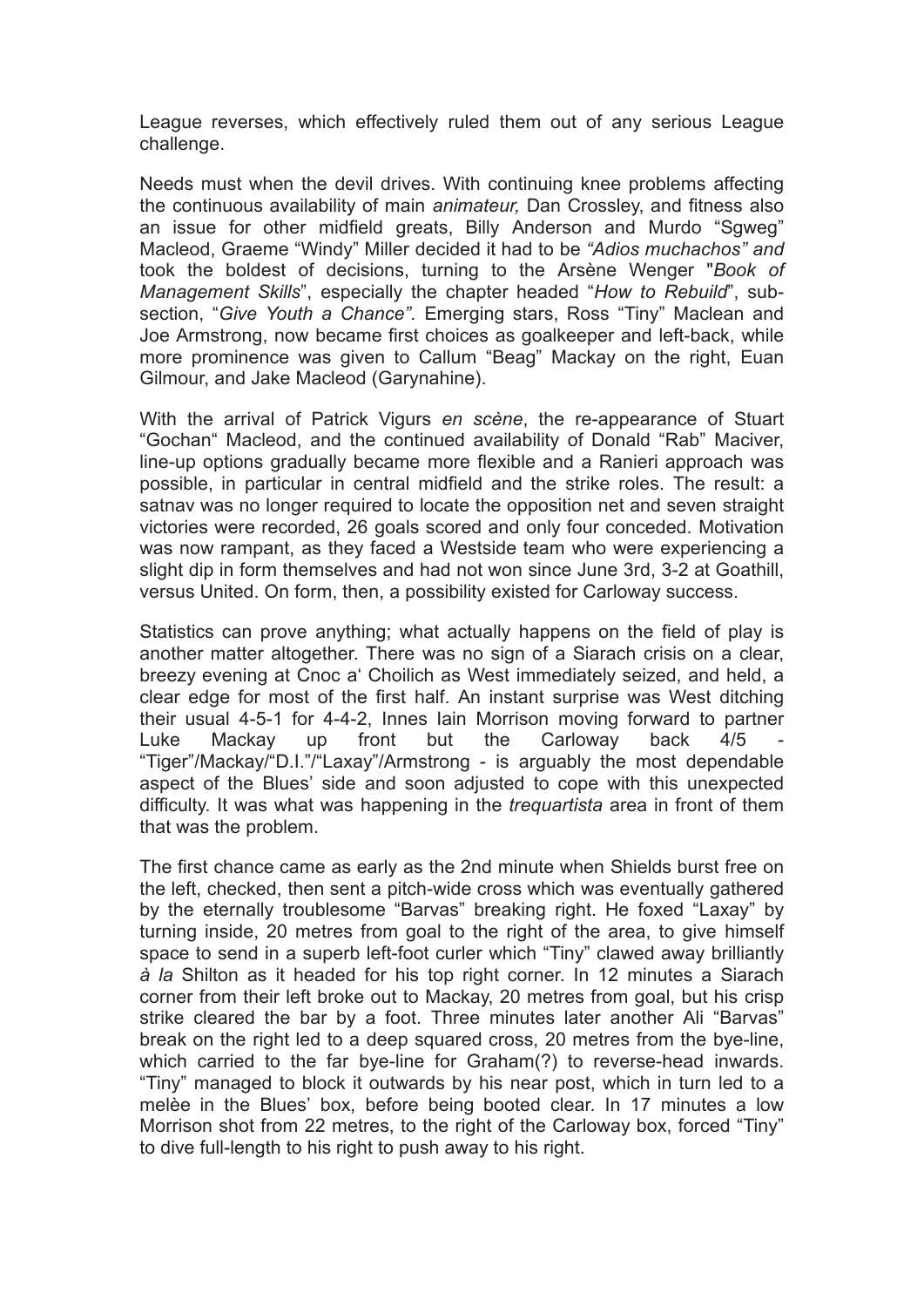As West ratcheted up the aggression, the Blues' midfield struggled to protect their defence. Next, Macphail freed Mackay to whiz diagonally rightwards towards the byeline, before squaring a bullet-cross, 12 metres from the byeline, which the arriving Graham could not quite meet fully with his head and the ball shot wide of Maclean's right-hand post.

It was the 24th minute before na Gormaich mounted a credible threat to Iain Gillies. A "Dokus" free-kick, midway within the Siarach half, on their left, was floated in beautifully for "D.I." to win the jump and head the ball on from 16 metres, but Gillies reacted athletically to tip it over his central bar. Four minutes later, an identical situation seemed to have been cleared more effectively by the West defence, only for the referee to point to the spot. Apparently, Dan Macphail had been holding "D.I." as he prepared to leap. In a season of "iffy" penalties, where would this award rate? Captain Courageous did not ask that question and wrong-footed Gillies to place a perfect conversion just inside the keeper's left-hand post (**1-0**).

What can you say? It was a perfect illustration of the old clichè: "*If you don't take your chances ….. ".* It took until the 36th minute for a stunned Barvas team to again challenge "Tiny" with that constant thorn in Carloway's flesh, "Barvas", eluding his marker to make 10 metres from the bye-line before whipping across a vicious, low, squared ball. Mackay, racing back to cover, stuck out his left foot in front of goal to clear, miscued, and breathed an almighty sign of relief to see the ball spin away harmlessly a metre outside Carloway's right-hand post.

Moments later, West drew level when the ever-dangerous, pacy Shields got behind "Tiger" to deliver yet another high-swinging diagonal, 25 metres from the bye-line, on West's left. Ali "Barvas" used his inner contortionist to meet it on the right bye-line, 18 metres from goal, and reverse-head it square. It broke out and Mackay, to the left of the Carloway goal, took a moment before sending the deftest of knee-high right-foot drives just inside "Tiny's" left-hand post from the edge of the box (**1-1**).

## **Half-time: Carloway 1 Westside 1**

Murchadh certainly had plenty to think about over his half-time Bovril. His side had controlled the first half, had penetrated Carloway's usually rock-solid back-line frequently, and had created several reasonably good chances, but through a mixture of stout marking/tackling, carelessness, and bad luck, had only managed to register once. "Windy's" two immediate problems were devising a strategy to gain greater control in midfield and contain the aggressive pace of Shields and Ali "Barvas" as they pulled na Gormaich wide and long.

Immediately "Tiny" had to look sharp to beat away to his left a nasty Shields cross/shot coming in from Carloway's left touch-line, 24 metres from goal. However, in 50 minutes, the Blues once again stunned their neighbours when a "Dokus" corner from na Gormaich's right came in low and sharp. Mackay moved to meet the ball, 14 metres out by the near post, and cleverly back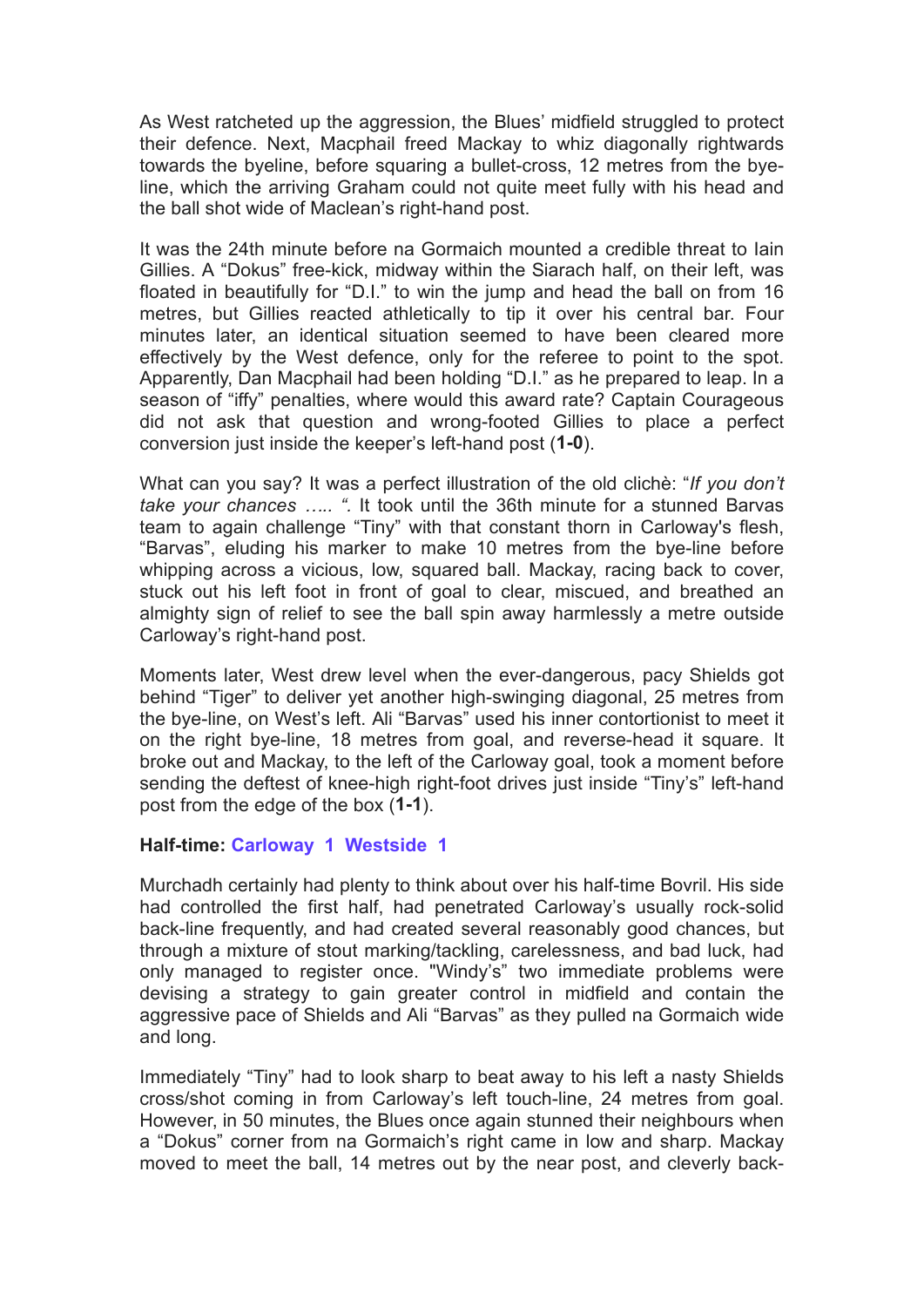heeled it onwards across the face of goal. The squared flick ran free to "Statto" towards the left of goal and his instant right-foot drive crashed home, high to Gillies's left (**2-1**).

The Siarachs did not flag, but upped the tempo. First, a mighty Maclean freekick from the centre circle just cleared "Tiny's" bar by a metre, though a second free-kick a minute later from 22 metres on the West right came back off the wall.

The time for shuffling the packs had clearly arrived on the hour. However, despite the arrival for Crossley for the tiring Vigurs, Westside still pressed, and a dazzling "Barvas" run led to him cutting in to deliver a delightful crossbox chip from 16 metres but the ball was a couple of feet too far for Shields to reach by the far post. Further tinkering saw the left-winger depart, "Barvas" move left, and Conor Mackay appear right. The move almost bore immediate fruit, as a "Barvas" surge into the centre of the Carloway half forced "Tiny" to block well, down to his right, then recover brilliantly to palm the rebound away for a corner to his right.

In 72 minutes a rapid nutmeg move down the Siarach right, involving Mackay, Morrison, and Campbell, ended with the full-back making the bye-line, then cutting in, but his attempted low diagonal was blocked by Tiny's" right foot, and his attempt with the rebound was mishit past.

As the pace slackened, the contest now clearly resembled a war of attrition between two tired adversaries, each competing to outlast their opponents. Chances now began to appear for the home side as West's appetite seemed to slacken. In 78 minutes a Crossley forward supply allowed "Dokus" to ghost left off his marker, check 20 metres from goal, outside the right of the Siarach box, then send a glorious right-foot diagonal over Maclean's and Wallace's heads for Allan to race in to meet unmarked, 12 metres out, by the far post, but he nodded his header just outside the post. Two minutes later a Tourè special from the centre line from Miller sent the striker clear into the left of the West box, but as Gillies advanced, Allan chipped the ball a metre over the bar.

The 83rd minute surely convinced the Barvas men it just wasn't their night. A Maclean free-kick from the centre, midway within the Carloway half, dropped over everyone to bounce just in front of his namesake. The surprised goalkeeper could only beat the whizzing ball outwards where it appeared to strike a retreating defender, then flash back past him to his left. However, a desperate Crossley, appearing from nowhere, somehow managed to get a swinging leg round it to boot the ball clear off the line. Two minutes later "Tiny's" work for the night was over, when he tipped over a back-header from his own captain.

Nevertheless, to reassure West that they did not have a monopoly of the ability to miss great chances, right at the death, a concerted move from MacDonald, Miller, and Crossley sent "Dokus" into the Siarach box, He managed to trick his way neatly between Macdonald and Wallace to face